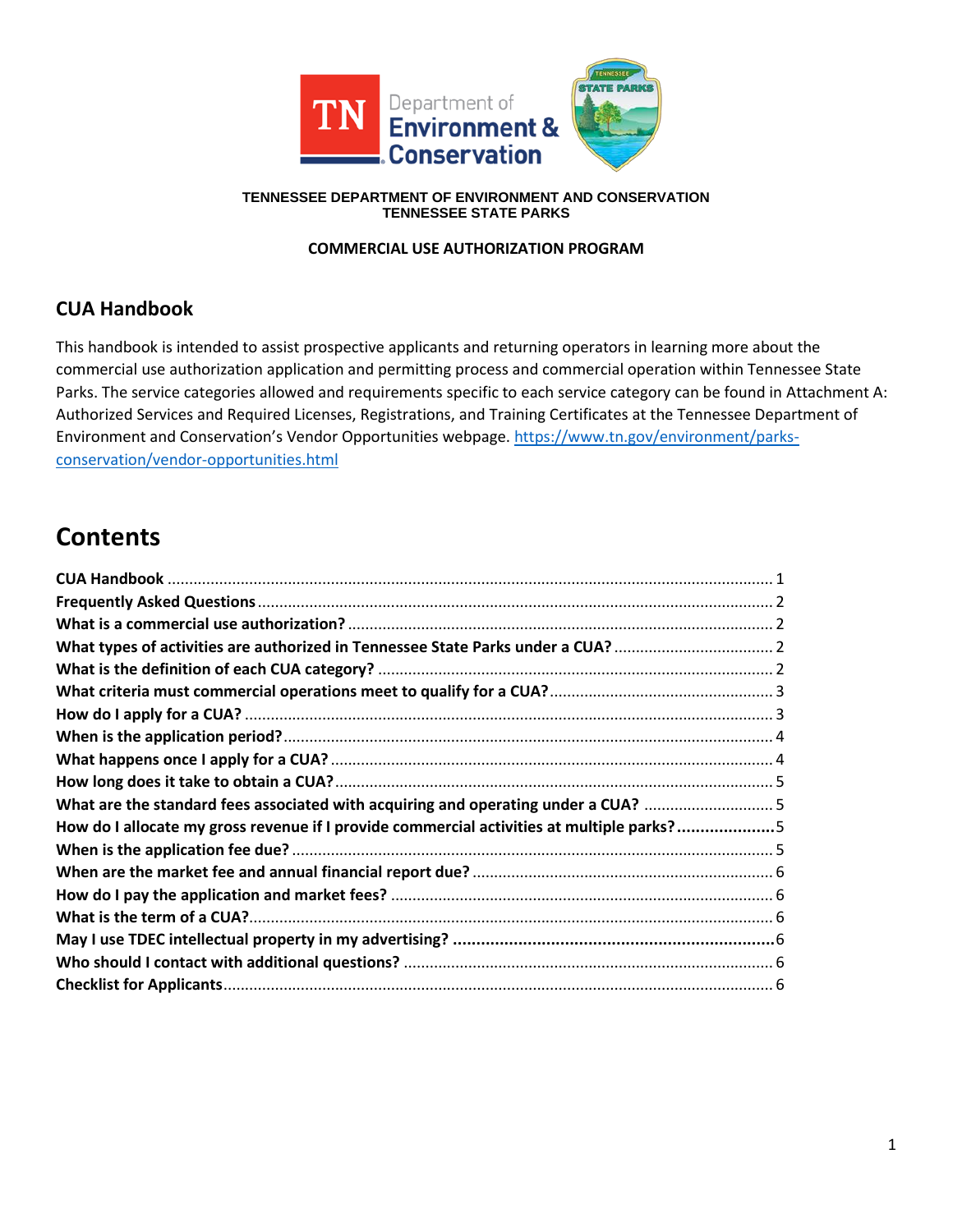# **Frequently Asked Questions**

# **What is a commercial use authorization?**

A commercial use authorization (CUA) is a permit issued by TDEC to allow individuals and businesses to provide activities involving any commercial or business purpose within a Tennessee state park or state natural area that may impact park facilities, park visitors, or park staff, including, but not limited to, any recreational activity that is packaged and sold as a service.

#### **What types of activities are authorized in Tennessee State Parks under a CUA?**

The following activities are eligible for authorization under a CUA in Tennessee State Parks:

- Road-based Commercial Tours Food and Beverage Service
- 
- Guided Front Country Tours & Workshops Guided Overnight Excursions
- 
- RV/Camper Delivery Services
- 
- Shuttle Service Guided Horseback Rides
	-
- Guided Water-based Tours/Excursions Recreation Equipment Rental Services

TDEC will not accept applications for activities not listed above. Commercial activities not authorized under a CUA, special use permit, or other TDEC-approved contract or agreement are prohibited in Tennessee State Parks.

# **What is the definition of each CUA category?**

| <b>AUTHORIZED COMMERICAL SERVICE</b> | <b>DEFINITION</b>                                                                                                                                                                                                                                                                                                                                                                                                                                          |
|--------------------------------------|------------------------------------------------------------------------------------------------------------------------------------------------------------------------------------------------------------------------------------------------------------------------------------------------------------------------------------------------------------------------------------------------------------------------------------------------------------|
| <b>Road-based Commercial Tours</b>   | One or more persons traveling by improved roadway<br>on an itinerary that is packaged, priced, or sold for<br>leisure/recreational purposes and provides no other<br>services except those incidentals to road-based travel<br>in a Tennessee State Park (on-board interpretation and<br>incidental stops at visitor centers, wayside exhibits,<br>etc.). Tour groups are only permitted in areas<br>designated under special conditions of authorization. |
| <b>Food and Beverage Service</b>     | Services such as concession stands, temporary food<br>vendors, food trucks, and catering services. (The<br>services provided may not conflict with the services<br>provided by concessioners under contract with the<br>Department or park operations.)                                                                                                                                                                                                    |
| <b>Shuttle Service</b>               | Providing one or more persons direct transportation to<br>or from a park trailhead or other park destination by<br>vehicle or boat for compensation. This does not include<br>services offered by rideshare or taxi companies whose<br>principal customer base is not park guests.                                                                                                                                                                         |
| <b>Guided Horseback Ride</b>         | One or more persons travelling on an itinerary that has<br>been packaged, priced, or sold for leisure/recreational<br>purposes; takes place along the overlooks, historic<br>areas, roadways, waterways, greenspace, park facilities,<br>or on any designated trail; and includes transportation                                                                                                                                                           |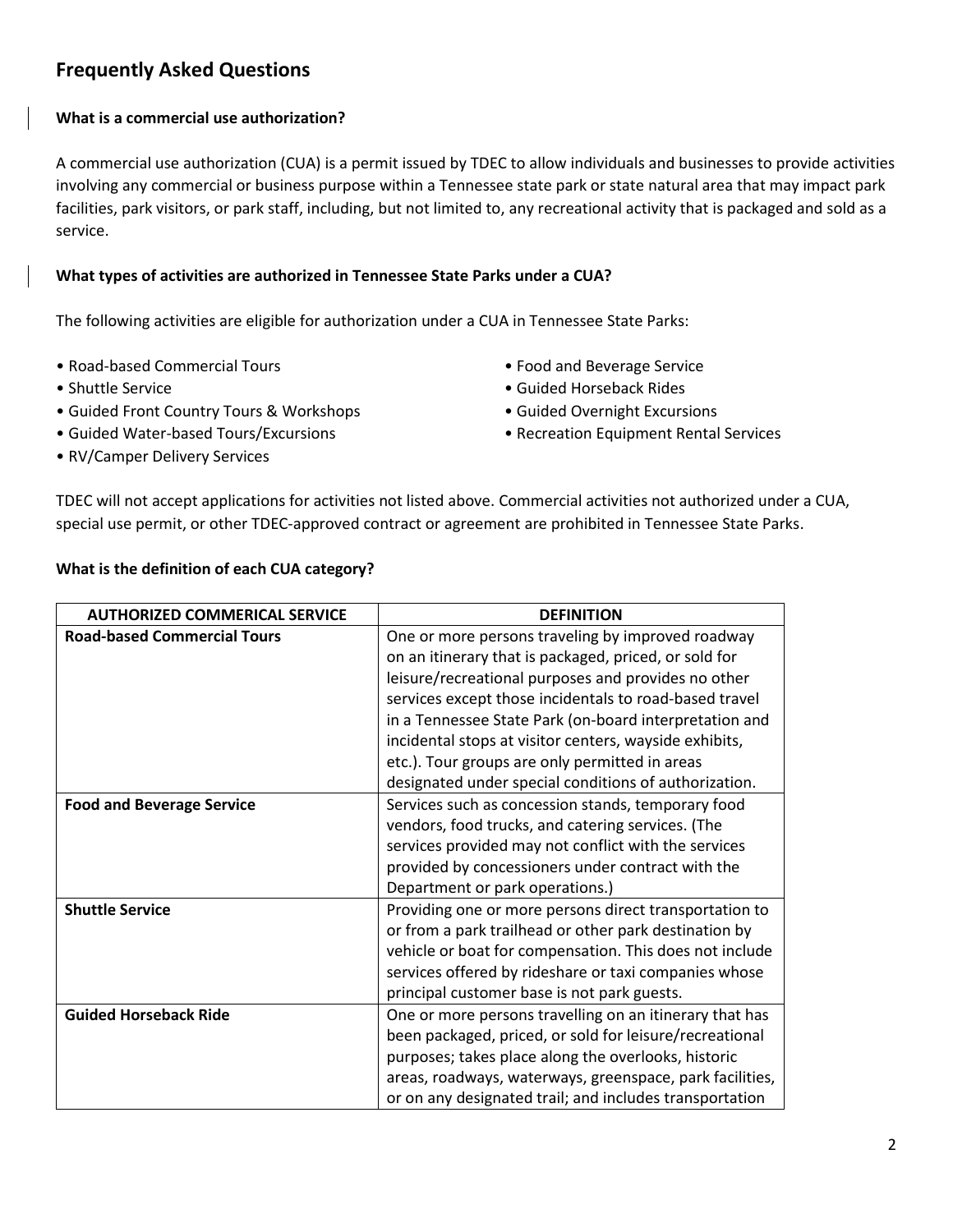|                                                   | across such facilities via horseback or other equine       |
|---------------------------------------------------|------------------------------------------------------------|
|                                                   | species or similar pack animals such as llamas.            |
| <b>Guided Front Country Tours &amp; Workshops</b> | One or more persons travelling on an itinerary that has    |
|                                                   | been packaged, priced, or sold for leisure/recreational    |
|                                                   | purposes and takes place along the overlooks, historic     |
|                                                   | areas, roadways, waterways, greenspace, park facilities,   |
|                                                   | or on any designated trail. Examples include but are not   |
|                                                   | limited to hiking, fishing, hunting, climbing, rappelling, |
|                                                   | photography instruction, birding classes, fitness classes, |
|                                                   | and art instruction.                                       |
| <b>Guided Overnight Excursions</b>                | One or more persons travelling on an itinerary that has    |
|                                                   | been packaged, priced, or sold for                         |
|                                                   | educational/recreational purposes and a portion of the     |
|                                                   | trip takes place in a backcountry area on any              |
|                                                   | designated trail and includes an overnight stay.           |
| <b>Guided Water-based Tours/Excursions</b>        | One or more persons travelling on an itinerary that has    |
|                                                   | been packaged, priced, or sold for leisure/recreational    |
|                                                   | purposes and includes transportation in waterways via      |
|                                                   | motorized or non-motorized vessels.                        |
| <b>Recreation Equipment Rental Services</b>       | In addition to equipment rentals, may also include         |
|                                                   | delivery and set up of camping or other recreation         |
|                                                   | equipment on a designated location in a park. If the       |
|                                                   | delivery/set up is on a campsite, the campsite must be     |
|                                                   | reserved in advance by the client/visitor, not the         |
|                                                   | service provider. Only services defined above are          |
|                                                   | permitted under this category.                             |
| <b>RV/Camper Delivery Services</b>                | The delivery of hard-sided recreational vehicles on        |
|                                                   | wheels (e.g., camper trailers or motorhomes) to a pre-     |
|                                                   | reserved campsite. The campsite reservation must be        |
|                                                   | made directly by the client/visitor, not the service       |
|                                                   | provider. Only services defined above are permitted        |
|                                                   | under this category.                                       |

# **What criteria must applicants meet to qualify for a CUA?**

• All proposed commercial activities must (i) be an appropriate use of the park; (ii) be consistent with the park purpose, all park management plans, and all applicable laws and rules; (iii) not exceed the park's capacity for conducting the commercial activity; and (iv) have a minimal impact on park resources and values.

• The proposed commercial activities may not conflict with the services provided by concessioners under contract with TDEC or the park's operations.

• A completed application form and non-refundable application fee must be submitted to qualify for consideration.

# **How do I apply for a CUA?**

Review the applicant checklist at the end of this handbook. Once you have gathered all the required documentation, you may submit a complete application package electronically by visiting (TDEC) vendor opportunities [website \(https://www.tn.gov/environment/about-tdec/vendor-opportunities.html\)](https://www.tn.gov/environment/about-tdec/vendor-opportunities.html)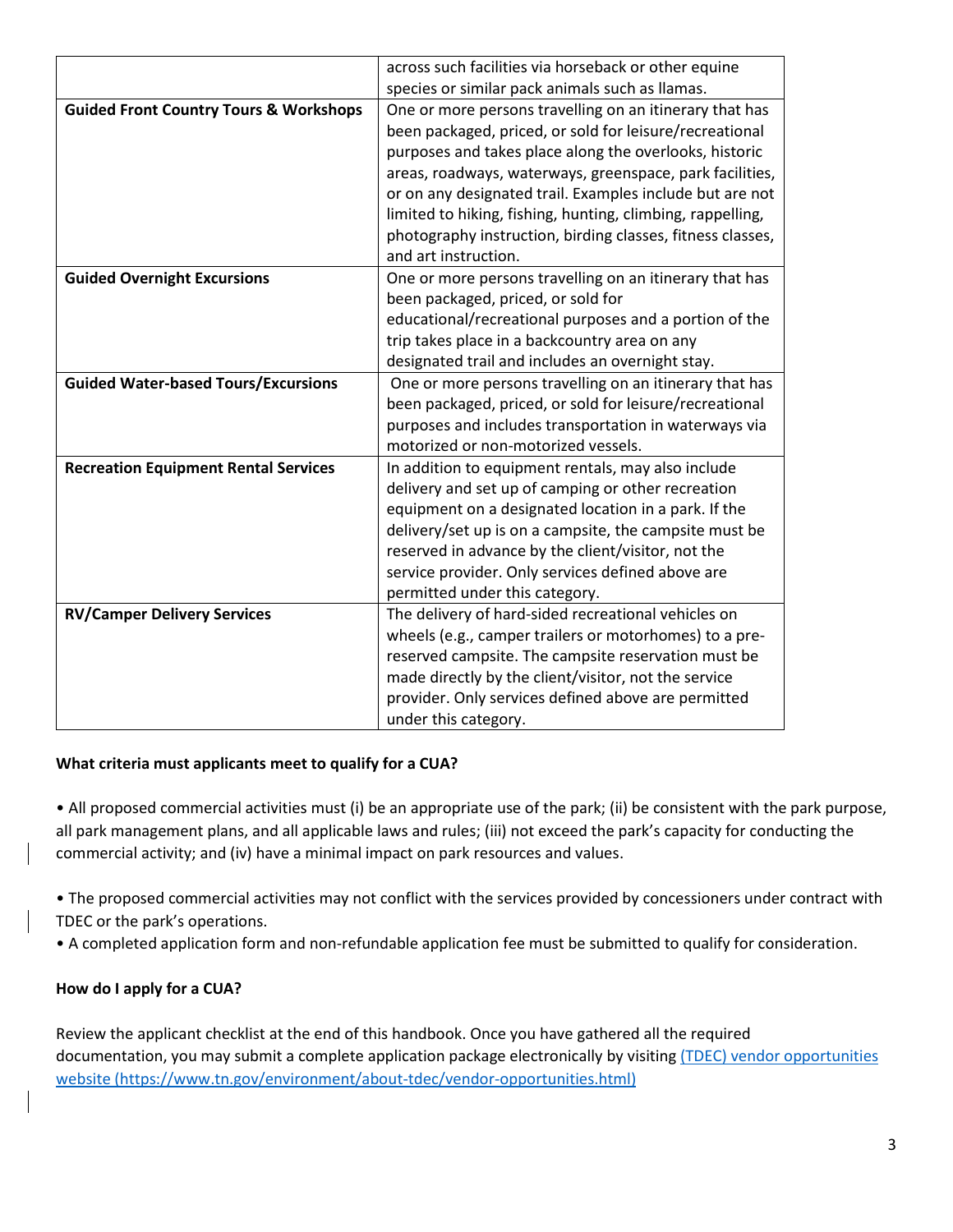# **When is the application period?**

In most instances, CUA applications may be submitted at any time throughout the calendar year. However, TDEC has the ability to establish limited application timeframes as needed to avoid exceeding the carrying capacity of the resource, potential user conflict, operational concerns, or negative impacts on user experience. If TDEC establishes a limited application timeframe, applications for these service opportunities will typically be accepted on an annual basis as determined by TDEC.

The following chart is an example of how a limited application timeframe could work for applicants to receive CUAs by March 1.

| January                      | February                     | <b>March</b>                   | <b>April</b>       |
|------------------------------|------------------------------|--------------------------------|--------------------|
| January 31st                 |                              | March 1 <sup>st</sup>          | April 30th         |
| <b>Application Period</b>    |                              | Approved CUAs become           | Market Fee due for |
| <b>CLOSED</b>                |                              | effective                      | previous year's    |
|                              |                              |                                | operation (60 days |
| <b>Applications Accepted</b> | <b>Applications Reviewed</b> |                                | after end of       |
|                              |                              |                                | previous term)     |
| May                          | June                         | July                           | August             |
|                              |                              |                                |                    |
|                              |                              |                                |                    |
|                              |                              |                                |                    |
|                              |                              |                                |                    |
|                              |                              |                                |                    |
|                              |                              |                                |                    |
| September                    | <b>October</b>               | <b>November</b>                | <b>December</b>    |
|                              |                              | November 1st                   |                    |
|                              |                              | <b>Application Period OPEN</b> |                    |
|                              |                              |                                |                    |
|                              |                              | <b>Applications Accepted</b>   |                    |
|                              |                              |                                |                    |

# **What happens once I apply for a CUA?**

Once TDEC receives a completed application,\* it is sent to the park manager and area manager for review and approval. If approved by the park manager and area manager, it is then sent to the Director of Operations for final approval.

Once staff have approved, TDEC will then notify the applicant to submit payment. Once payment is received, TDEC will email the fully executed CUA permit to you, and you may begin operating in the park(s) identified on the permit within the authorization dates. You are not allowed to operate without a fully executed CUA.

\* If the application is incomplete or there are concerns related to the services requested or location of services, TDEC will contact you to correct any issues. Once the issues have been resolved, the application will continue through the approval process.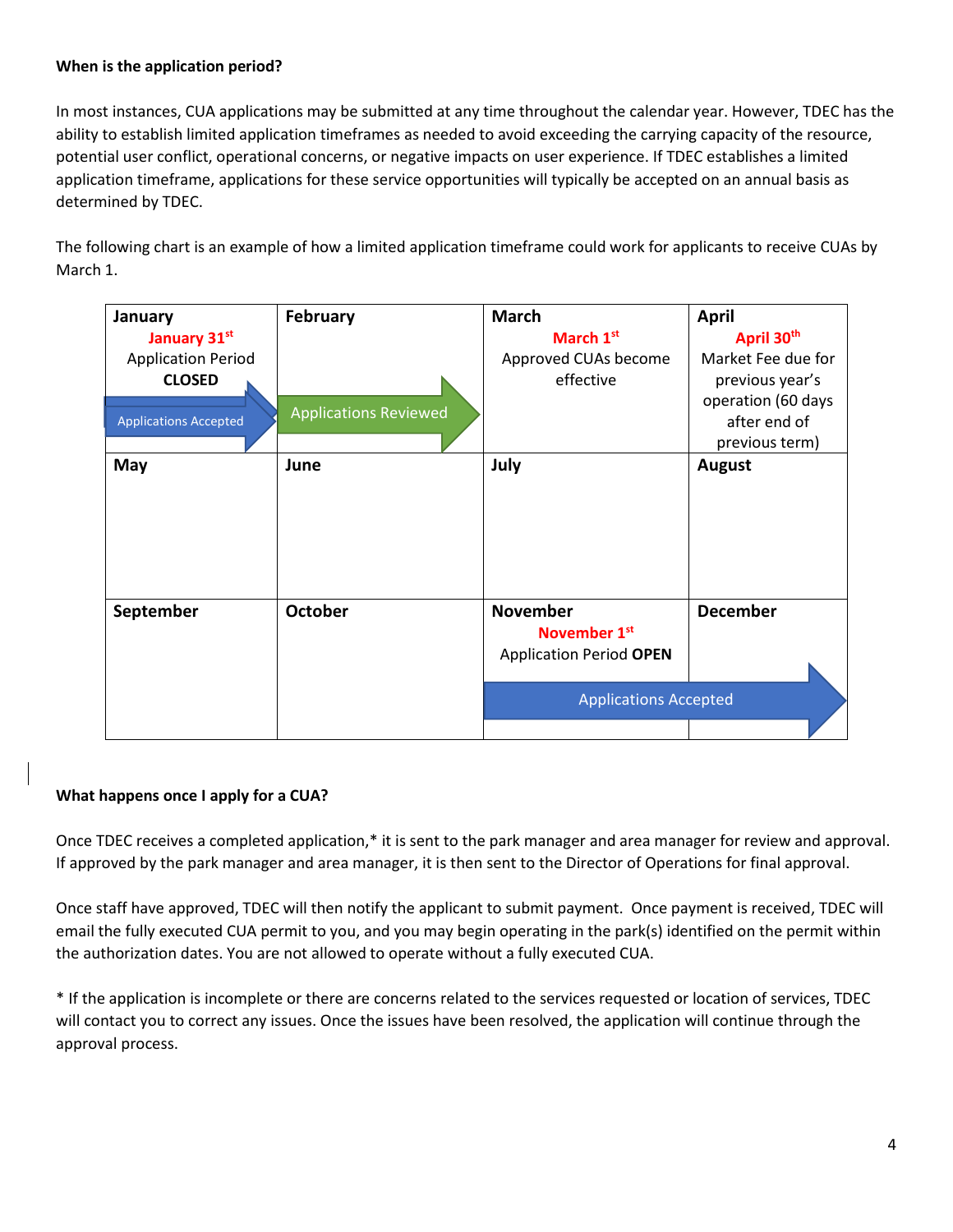#### **How long does it take to obtain a CUA?**

On average, it takes up to 30 days to receive a fully executed CUA from the date you submit your complete application. However, some applications will take longer if they include requests to provide commercial activities on land that is managed by TDEC under an agreement with certain federal agencies (e.g., Army Corps of Engineers) since the federal agency must also approve applications.

# **What are the standard fees associated with acquiring and operating under a CUA?**

The two most common fees associated with CUAs are the application fee and market fee. The application fee is \$300 for the first park and \$50 for each subsequent park selected. Upon approval of the application, the entire nonrefundable application fee must be submitted to receive a CUA. The application fee covers the administrative costs of processing the application but will be applied as a credit toward the holder's market fee. The default for the market fee is 3% of the gross revenue derived from commercial activities in parks. However, TDEC may approve an alternative fee arrangement if it is in TDEC's best interests to do so.

Because the application fee acts as a credit toward the market fee, some holders may not owe additional market fees. For example, if a holder only provides commercial activities at one park and pays the \$300 application fee, under the default fee arrangement the holder will only owe additional market fees if the holder's gross revenue exceeds \$10,000 (3% of \$10,000=\$300).

Gross revenue means the entire amount of the actual sales price, whether for cash or other consideration, of all commercial activities occurring within parks authorized by a CUA; all deposits not refunded to purchasers; and any money retained after a guest cancels or does not fulfill a scheduled commercial activity and is not granted a refund. Gross revenue does not include sales tax collected from customers.

# **How do I allocate my gross revenue if I provide commercial activities at multiple parks?**

Holders who provide a single commercial activity that spans multiple parks (e.g., a multi-day camping trip with stops at multiple parks) should allocate their gross revenue per park according to the percentage of the total trip time spent in each park. Similarly, holders who provide commercial activities at multiple parks, but no single commercial activity occurs across multiple parks (e.g., an outfitter offers options for guided hikes at multiple parks, but each route is located entirely within a single park), should allocate their gross revenue on a per-park basis according to the percentage of gross revenue derived from activities provided at each park. The holder is responsible for maintaining accounting records that demonstrate evidence of gross revenue and proper fee payment. TDEC may audit a holder's financial reports at any time.

# **When is the application fee due?**

The application fee is due after approval of your application but prior to TDEC issuing your CUA. The application fee is nonrefundable.